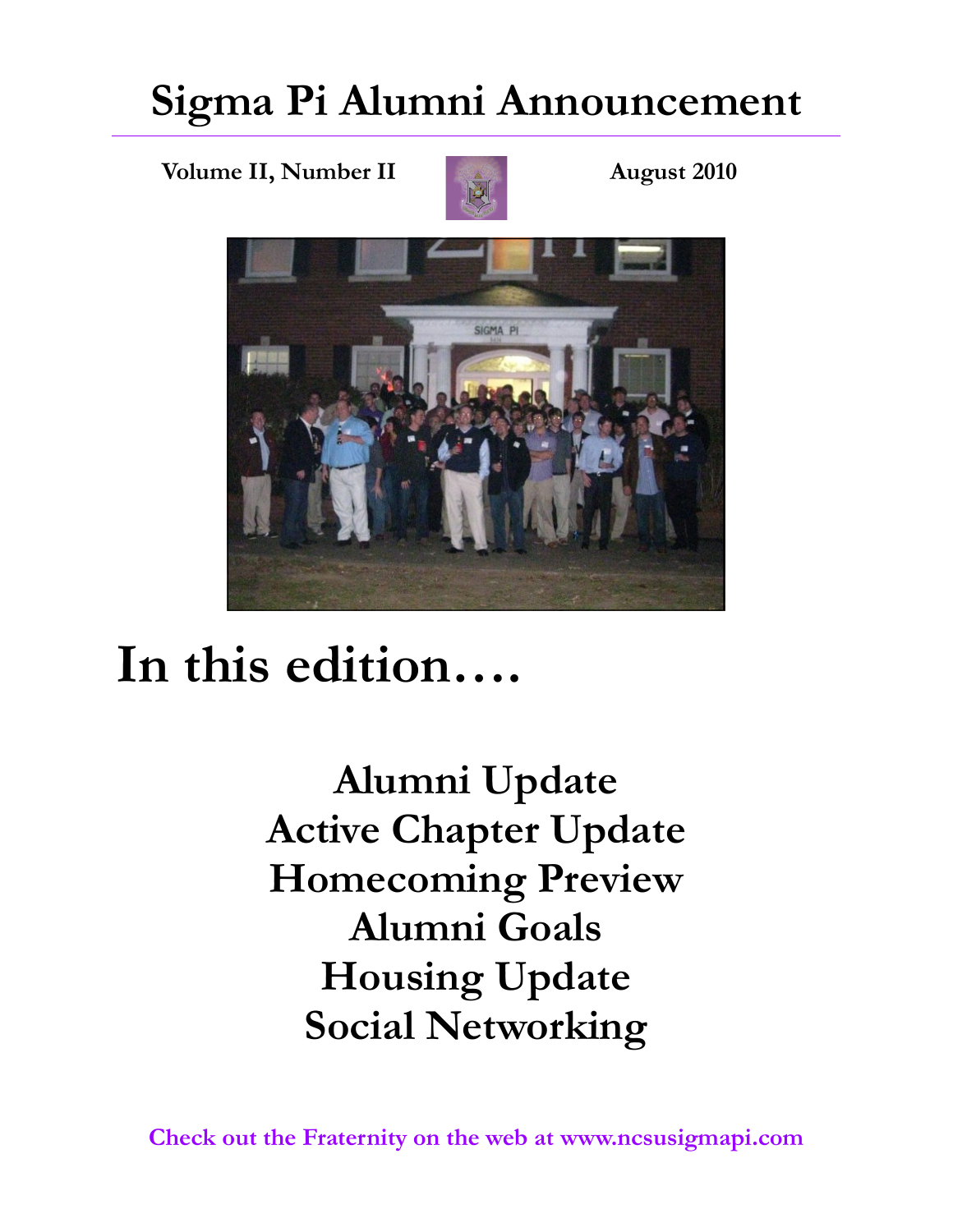# **Letter from the President**

The first full year of the re-vamped Sigma Pi Alumni Association was definitely a successful one. Many good things have happened, but there is still a ton to accomplish. We've continued having monthly meetings, setting up committees, getting more people involved, and best of all, rekindling a bunch of old friendships. If you haven't already, please do get involved!!!!

Our Board of Directors is comprised of seven gentlemen who donate their time and their ideas to making Sigma Pi the best it can be. The seven board positions are staggered 3-year terms. Holdovers from the 2009 Board are Dan Ingram, Jack Daniels, Tommy Rodwell, Grady Sykes, and myself. Our two new Board members for 2010 are Steele Hall & Speedy Mitchell. Many thanks to these guys for all their dedication!!!!

| 2010 Sigma Pi Alumni Association |                  |                       |                                                   |                                   |
|----------------------------------|------------------|-----------------------|---------------------------------------------------|-----------------------------------|
| Board of Directors Info          |                  |                       |                                                   |                                   |
| <b>First</b>                     | <u>Last</u>      | <b>Office Title</b>   | <b>Term Exp.</b>                                  | <b>Email</b>                      |
| <b>Brent</b>                     | <b>Brewbaker</b> | President             | Feb-11                                            | ncsubrew@aol.com                  |
| Jack                             | Daniels          | Secretary             | Feb-12                                            | danielsj@aatcc.org                |
| <b>Steele</b>                    | Hall             | Treasurer             | Feb-13                                            | steele.hall@smallenoughtocare.com |
| Dan                              | Ingram           | Vice-President        | Feb-12                                            | ingramdan@nc.rr.com               |
| Speedy                           | Mitchell         | Director              | Feb-13                                            | paulmitchellncsu@hotmail.com      |
| Tommy                            | Rodwell          | Director              | Feb-12                                            | tommy.rodwell@gmail.com           |
| Grady                            | Sykes            | Director              | Feb-11                                            | gsykes@nc.rr.com                  |
| Responsibilities                 |                  |                       |                                                   |                                   |
| <b>First</b>                     | Last             | <b>Office Title</b>   | <b>Initial Focus Area</b>                         |                                   |
| <b>Brent</b>                     | <b>Brewbaker</b> | President             | Facilitating the Organization                     |                                   |
| Jack                             | Daniels          | Secretary             | Administration / Newsletter / Minutes / By-Laws   |                                   |
| <b>Steele</b>                    | Hall             | Treasurer             | Treasurer / Controller for Actives / 3rd C Mentor |                                   |
| Dan                              | Ingram           | <b>Vice-President</b> | Active Involvement / Guidance / Implementation    |                                   |
| Speedy                           | Mitchell         | Director              | Alumni Recruitment / Dues / Activities            |                                   |
| Tommy                            | Rodwell          | Director              | Website / Contact Information                     |                                   |
| Grady                            | Sykes            | Director              | Housing (Chairman of Housing Committee)           |                                   |

Call or email us, get involved! See you or hear from you soon!!

In the bond,

Brent Brewbaker Class of '93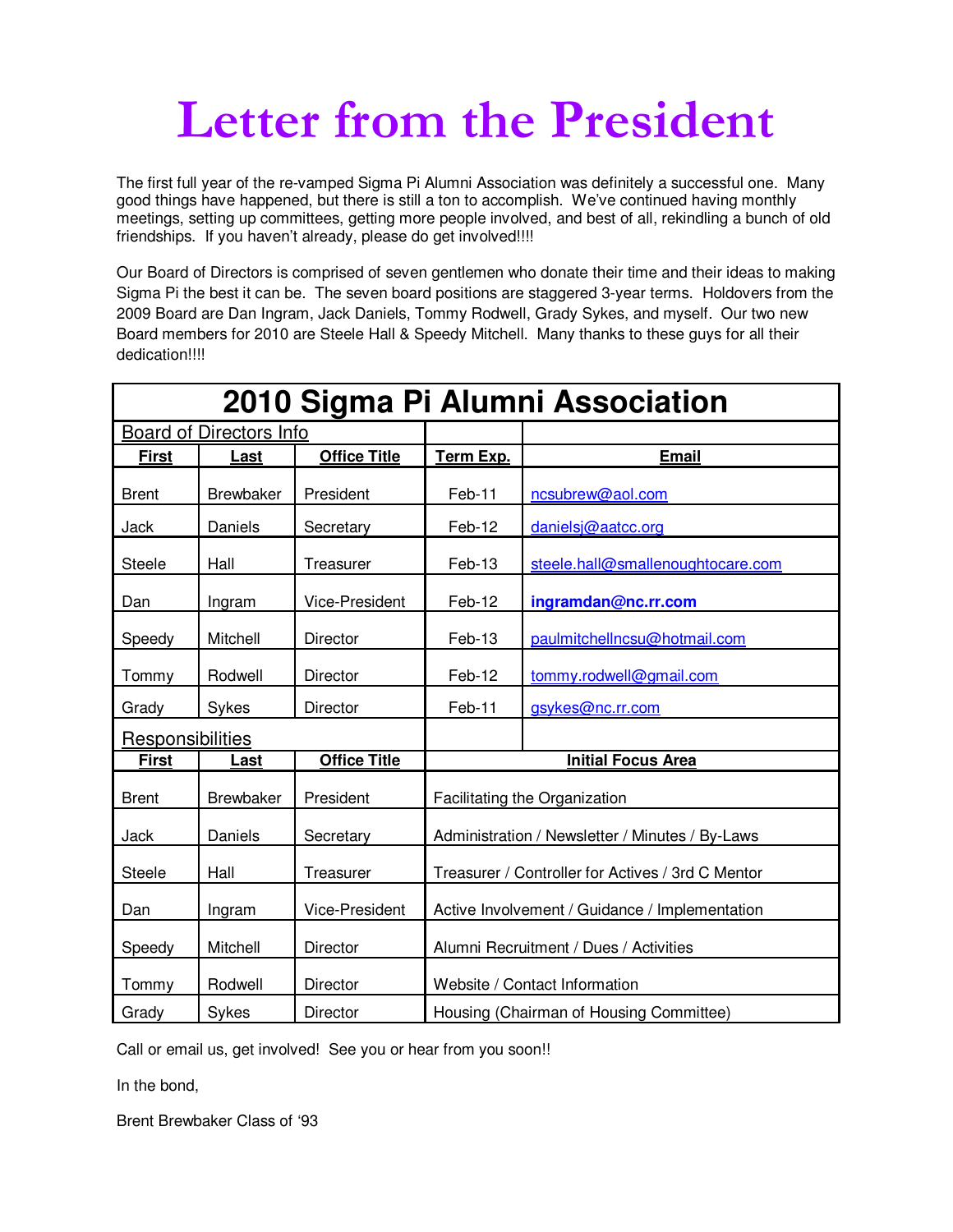#### **Alumni Activities/Homecoming 2010**

#### ALUMNI ACTIVITIES – YOU NEED TO GET INVOLVED

Not too many years ago, many of us heard that Rho Chapter was in trouble, and may not survive. It seems that after the sale of the Clark Avenue house, the Chapter kind of bounced around, looking for a home and an identity. However, due to the hard work of a few but dedicated actives at the time, and the resurgence of the Rho Alumni Association, the chapter is not only alive, but thriving. We owe a huge thanks to those actives, and to the alumni, many of whom are still serving on today's Alumni Association. Rho Chapter is one of the top fraternities on campus, with the actives very involved in campus politics and activities. And now the Alumni Association is likewise growing and getting stronger.

Here is how you can get involved. First, go to the Facebook site and type in Rho Chapter in the search bar. That will take you to the Rho Chapter Alumni Facebook page. Even if you don't know diddly about Facebook (like me), it is really simple. Enter your information, post a picture (get your kid or grandkid to help if you need to) and start making contacts. We currently have 66 members on the site. We need to have at least 100 by homecoming. So get on the site, and contact others to get on it as well.

The next thing to do is get involved by sending in \$50 for 2010 dues. You can mail it to the address on the Alumni website, or you can pay via Pay Pal on the site. We had 39 dues paying members in 2009. Our goal is to have 100 by the end of the year. An aggressive but not impossible goal. So please send in your dues, and also contact others to do the same.

The last thing to do is mark your calendar for homecoming. That is the November 13 game against Wake Forest. Just as important is the Alumni gathering at the house on Friday night. Last year we had 88 brothers attend this function. We want the 2010 version to be even bigger. OK, here's what to do. 1. Go to Facebook and enter your information. 2. Send in your 2010 dues. 3. Mark November 12/13 on your calendar to attend homecoming. 4. Contact your brothers you were in school with and get them involved as well.

Thanks for your interest, involvement, and support. Rho is in great shape, and we have the best actives and alumni in the long history of our great chapter. I look forward to seeing everyone in November.

Paul "Speedy" Mitchell, Class of '69.

# **Save the Date - Homecoming 2010 November 12th, 13th More details to follow**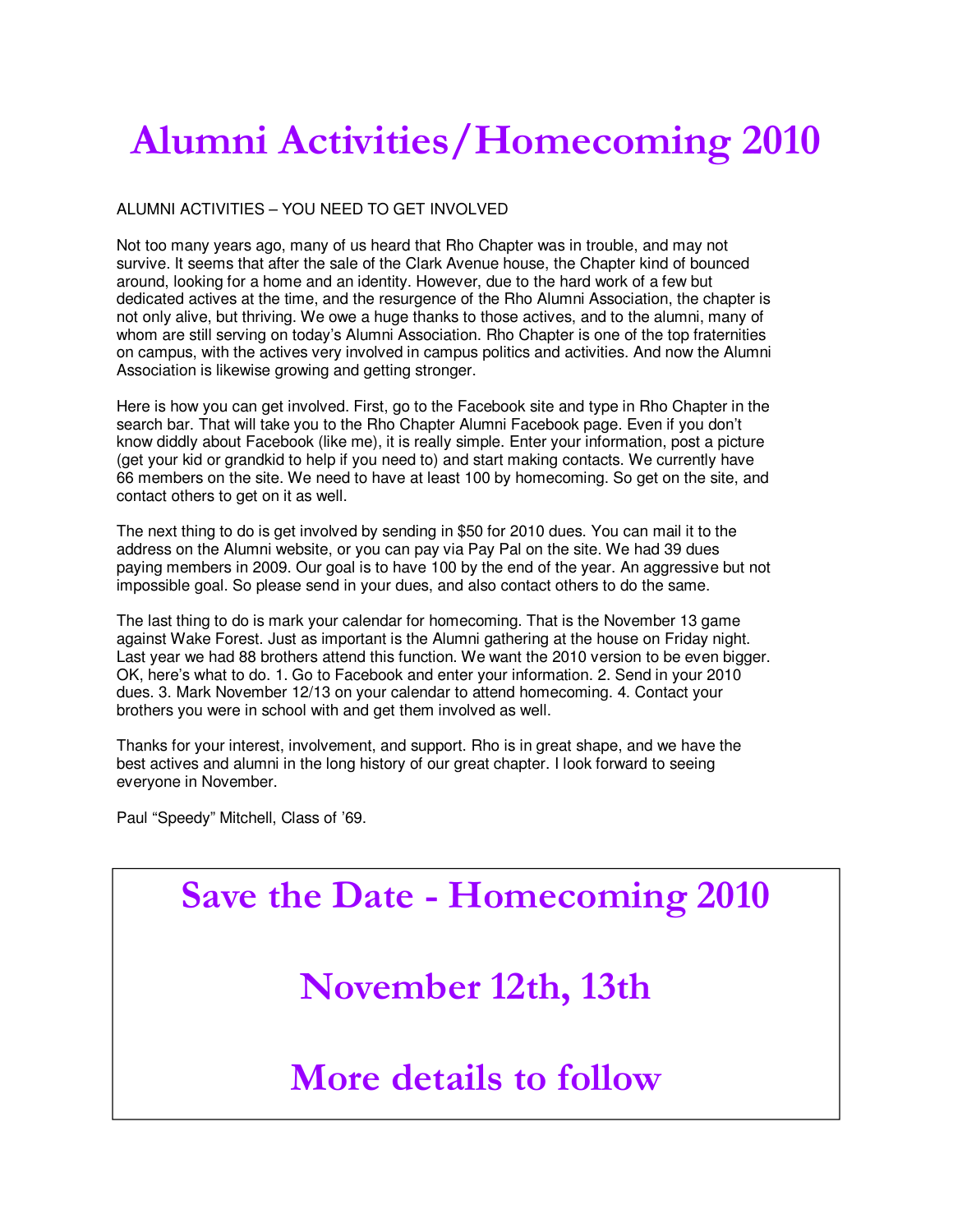## **Sage's Update**

This past spring Rho Chapter continued to take steps towards becoming one of the leading fraternities on campus. With a total of ten new potential initiates, Rho chapter had one of the largest pledge classes on campus. Quantity however, is not the only great thing about the Spring 2010 pledge class. Their cumulative grade point average was the highest of any Rho Chapter pledge class in the last three years. With the help of these new members along with a new scholarship plan, we had a significant improvement in the cumulative grades of the chapter.

The fraternity house (located at 3414 Hillsborough Street), is constantly seeing improvements and there is always something going on there. The house will be completely full next semester with 13 brothers living in the house. We look forward to hosting multiple alumni events at the house, including the Alumni Homecoming Event. Some other events that the brothers are looking forward to hosting are the Centennial Campus Downhill Derby and football tailgates. The Downhill Derby is a soap box derby and is the newest of Rho Chapter's philanthropy events. We are always excited to see and meet alumni. We hope that many of the you can make it out to these events and help to make them a success.

The brothers of Rho chapter are looking forward to continued success in the 2010-2011 school year.

#### New Initiates (10):

Joseph Devane, Michael Otteni, Thomas Stokes, Hal Nunn, Melvin Montes, Brad Kennedy, Micah Miller, Freddi Millebi, Nick Healy, Grant Russell

Michael Nguyen - Rho Chapter Sage

## **IFC President Update**

During the 2009-2010 school year the IFC at NC State has continued its work on several long term initiatives and created many new programs. One particular initiative that we have been striving to put in place has been an IFC Judicial Board designed to take over the accountability function from the student conduct office and hear cases involving our chapters. By oath we have taken a responsibility to hold our brothers accountable, but not by just giving out penalties, but by proactive measures to make these experiences teachable moments and have everyone learn from them and prevent them in the future. That is why it is inherently important that our chapters or accountable to each other because we are not in the business of sanctioning people but of bettering the lives of our fellow Greeks by making these negative experiences positive strides in the correct direction.

Another area we are working on is recruitment, IFC has moved towards a more formalized structure to aid chapters in recruitment of incoming freshmen. For years incoming freshmen tend to go to one fraternity and decide on the merits of that single experience whether to go greek or not. Our program is designed to retain gentlemen in the recruitment process and give them opportunity to find the right greek experience for them. In order to do this we are working to create a week of all IFC events to get "rushees" out to council events to meet several chapters in order to have decide to "go greek" , then a second week for chapter to hold the individual events in order to convince them their chapter is the right choice. Through this program we hope to increase chapter recruitment and retention rates throughout the council.

The last area I will highlight is communication. We have launched a new website www.ncsuifc.org a place for prospective student, current students, parents, and alumni to find out about the latest fraternity updates. We have current chapters listed, as well as the latest information on our programs, news, and anything greek at NC State. I encourage you to check it out and get involved with your undergraduate chapters. Whether you give time, money, or just stay informed with the latest happenings of the chapter, undergraduates can only succeed with the help of alumni.

If you have any questions, comments, or would like more information please do not hesitate to contact me:

Peter Barnes ncsuifc@gmail.com Interfraternity Council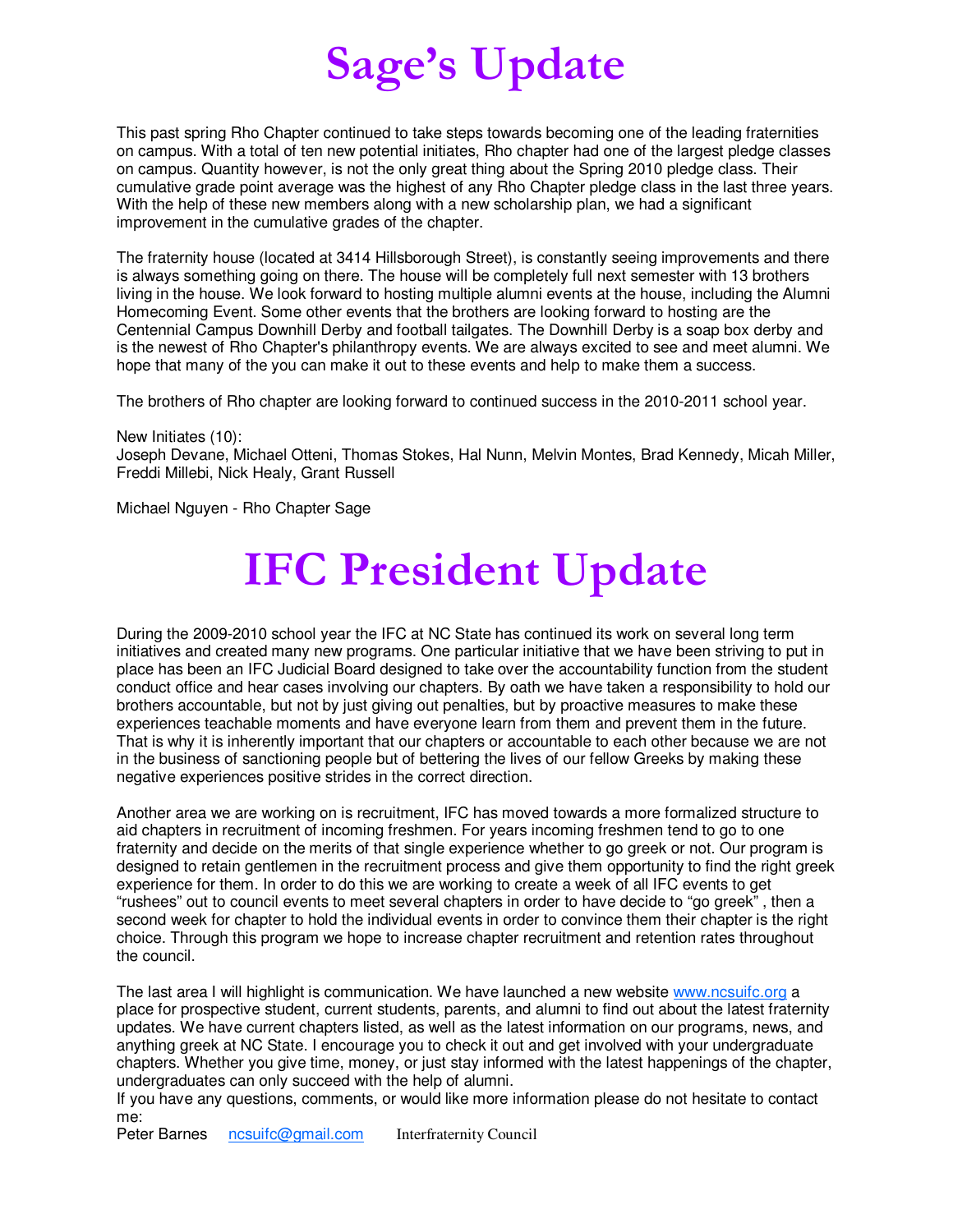#### **Founder's Day 2010 Recap**

#### **Founders Day Attendance Growing, but More Alumni Participation is Welcome!**

By Dan Ingram and Jack Daniels

 The Rho Chapter Sigma Pi Alumni Association Board, active officers of Rho Chapter, and numerous alumni met at the Brownstone Hotel (located on Hillsborough Street) on February 20, 2010, to hear status reports and to discuss current issues of the active chapter and of the Alumni Association. There were approximately 30 individuals in attendance. In a sad coincidence, Brother Robert A. "Binky" Prichard, a brother known to many Rho Chapter alumni for decades, was laid to rest in Raleigh that morning. The following is a brief recap of issues discussed at the meeting:

Michael Nguyen, Sage, presented a report of the active brothers and pledges. Counting pledges and brothers, there were 57 actives at the time of the meeting. The fall 2009 Pledge Class had 14 members, and the spring 2010 Pledge Class began with 11. Michael reported that he is aiming to have 70 total actives and pledges after the fall 2010 rush. He reported that attendance at the Chapter meetings is improving, and he appreciated the help from the Alumni Association.

We learned from Clayton Atkins, Pledge Master, that pledges have 4 mandatory study halls per week, to help instill good study habits in these young men.

We also learned from the active officers that NC State is implementing a formalized rush for the Fall semesters (beginning Fall 2010) whereby individuals interested in joining a fraternity or sorority will be in a formal program of visiting all houses on campus. This formal rush will last four days. Sage Michael reported that Rho's advantage will be the location of the current house on Hillsborough Street, the brothers, and their organization for rush. The perceived disadvantage would be that they might lose more pledges than they currently lose to other fraternities, as all men interested in fraternities would be required to visit all active houses at State.

It was reported that the brothers try to match specific rushees to specific brothers, taking into account mutual hometowns, majors, etc. Michael stated that for Rho, he believes that a total of 70 actives is the magic number considering the size of the house, and their ability to engage a larger number with enthusiastic support would be challenging. He believes they can now start to be a little more selective in choosing pledges.

For those of you who have not visited Rho Chapter or NC State in a few years, it was reported that Rho is a medium-sized fraternity at State currently. Many of us alumni can remember when Rho struggled to maintain 25-30 actives!

Grades continue to be an issue, however. It was reported that the current House GPA was 2.42, shy of the required 2.5, at the time of the Founders' Day meeting. A 2.4 GPA has been achieved the past two semesters. It was reported, however, that Greek Life and IFC are pleased with the scholarship improvement plan Rho has laid out, and they have not been put on social probation. Probation would limit the brotherhood to only chapter service and philanthropy events—no parties.

It was reported that pledges that are not initiated due to poor grades will be allowed only one semester to get their grades up, or they will be turned out of the fraternity, and their membership rendered void. Pledges are now required to achieve a GPA of 2.25 to be initiated at Rho. Six pledges from the prior pledge class are on probation now. Study halls are held at Broughton Hall, and Rho now has a digital test bank (Poop file for us older folks). Many of us older guys might recall when "bull pledges" were allowed to hang around for years waiting to get their grades up to be initiated. This change to allowing only one extra semester to achieve required grades should serve to improve the overall grade point average of the chapter.

Continued —>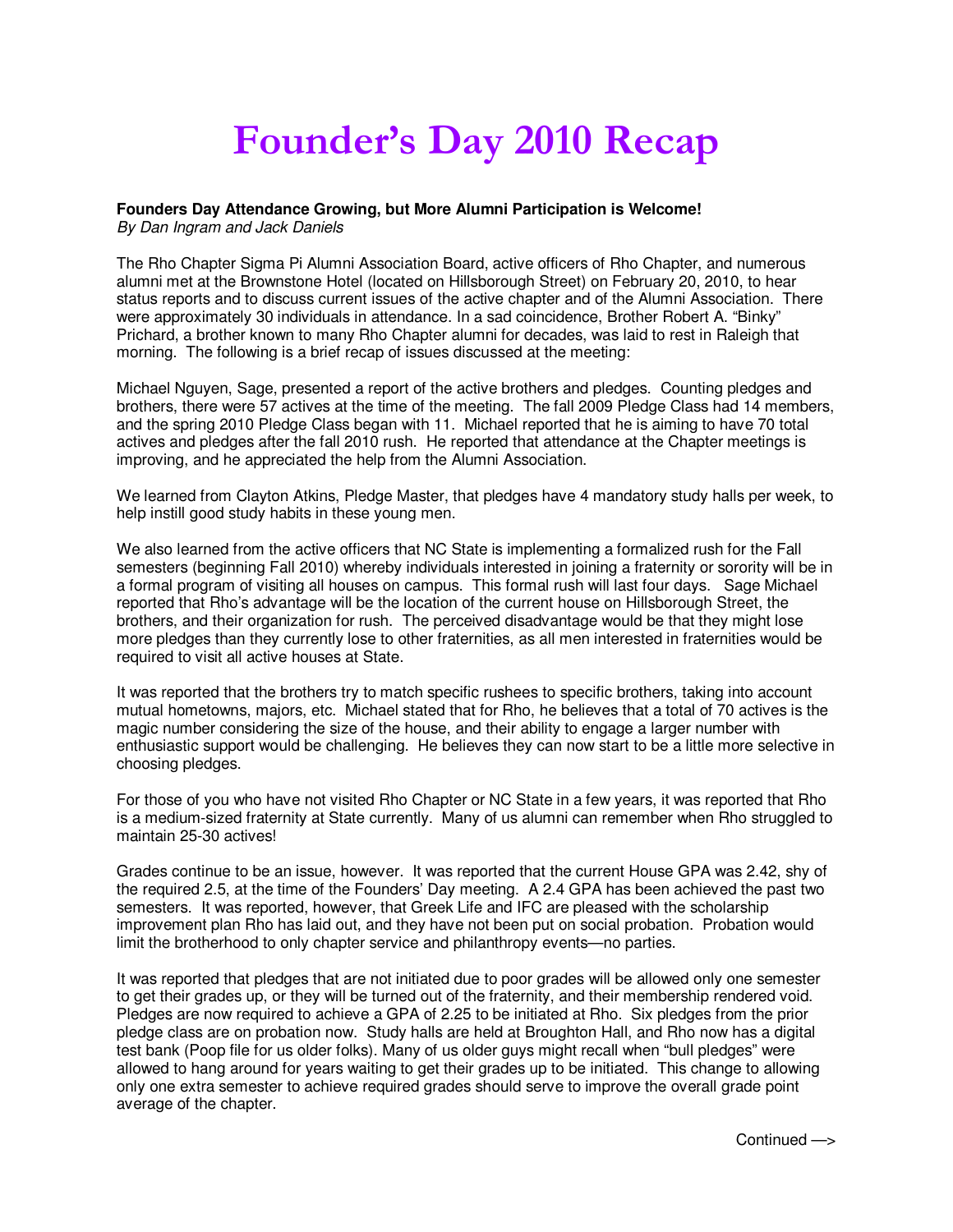#### **Founder's Day 2010 Recap (cont.)**

naternities to participate in this event as wen. To raise money, they anticipate providing T-shirts for \$50<br>donations, \$150 for an advertising panel on a car, and possibly \$250 for banners. Taylor reported that Taylor Dillon, 2<sup>nd</sup> Counselor, reported that this year's ACE project is a Soap Box Derby working with the NCSU campus police. Proceeds will go to the Special Olympics. The brothers are trying to get other fraternities to participate in this event as well. To raise money, they anticipate providing T-shirts for \$50 the campus police are really enthusiastic about this event and will be closing down a street in Raleigh to hold the event on Centennial Campus.

Will Lackey, Chapter Director, thanked all of the alumni present for their support, especially at the past Homecoming event. Will said that he will remain in this role during this year, but asked that other alumni get involved and give him some help. The role of the Chapter Director is to be available to answer actives' questions, to advise, but not to run the chapter. Will's cell phone number is 919-345-8202. He frequently attends chapter meetings. Will welcomes all alumni to get involved and help out with the local chapter.

It was mentioned during the Founders' Day meeting that Sigma Pi had the first fraternity house at NC State, and we desperately need to solve our lot and permanent housing challenges.

Brent Brewbaker, Alumni President, gave a brief overview of what had transpired over the year with the reactivated Alumni Association. He reported that only 1.5 years ago there were only three alumni who were actively involved. He reported that seven alumni last year at the prior Founders' Day meeting committed to leading the Alumni Association. They established several goals and made good progress toward some. These included: establishing a digital newsletter; developing an alumni homecoming event; helping get actives starting out well at their new house; developing a housing committee to investigate long-term alternatives for the chapter; gaining dues paying alumni; and in general increasing the communications about the actives and alumni to all interested alumni and active brothers. It was reported that for 2009, we enjoyed 39 dues paying alumni, and at least 12 had paid dues for 2010 by the time of the Founders' Day meeting. He expected a number of others to pay their dues during that meeting. The goal is to get 100 dues paying alumni by the end of 2010. Brent also reported that we had 88 alumni and their significant others at the 2009 Friday Night Homecoming event.

Brent stressed the goal of Rho having the strongest alumni association at NC State, and that their goal would be to create the strongest fraternity at NC State. We will work to improve the accuracy of the alumni database and to hopefully have a means for alumni to put any changes to their contact information on the website. Brent reported that of paramount importance is the need to sell the lot at Greek Way and to secure long-term housing for the chapter. Also discussed was the future naming of a building fund in honor of a deserving alumnus or two, once funds from selling the lot become available.

Chris Albers, former Alumni Association Treasurer, reported that the Alumni Association has approximately \$2,000 for paying taxes on the lot. Brent thanked Chris for his 11 years of service and reported to the attendees that Chris had indicated his desire to step down and that a new Treasurer would be determined (Steele Hall is now serving as Treasurer).

Tommy Rodwell provided an update of plans for an alumni page on the fraternity's website. He reported that we need to archive past newsletters and be able to collect alumni dues on-line through PayPal or some other on-line paying system. Tommy reported that he also planned to start a Facebook page and investigate other social media for the alumni such as a LinkedIn group. Tommy agreed to be the first administrator of these social media activities.

Continued —>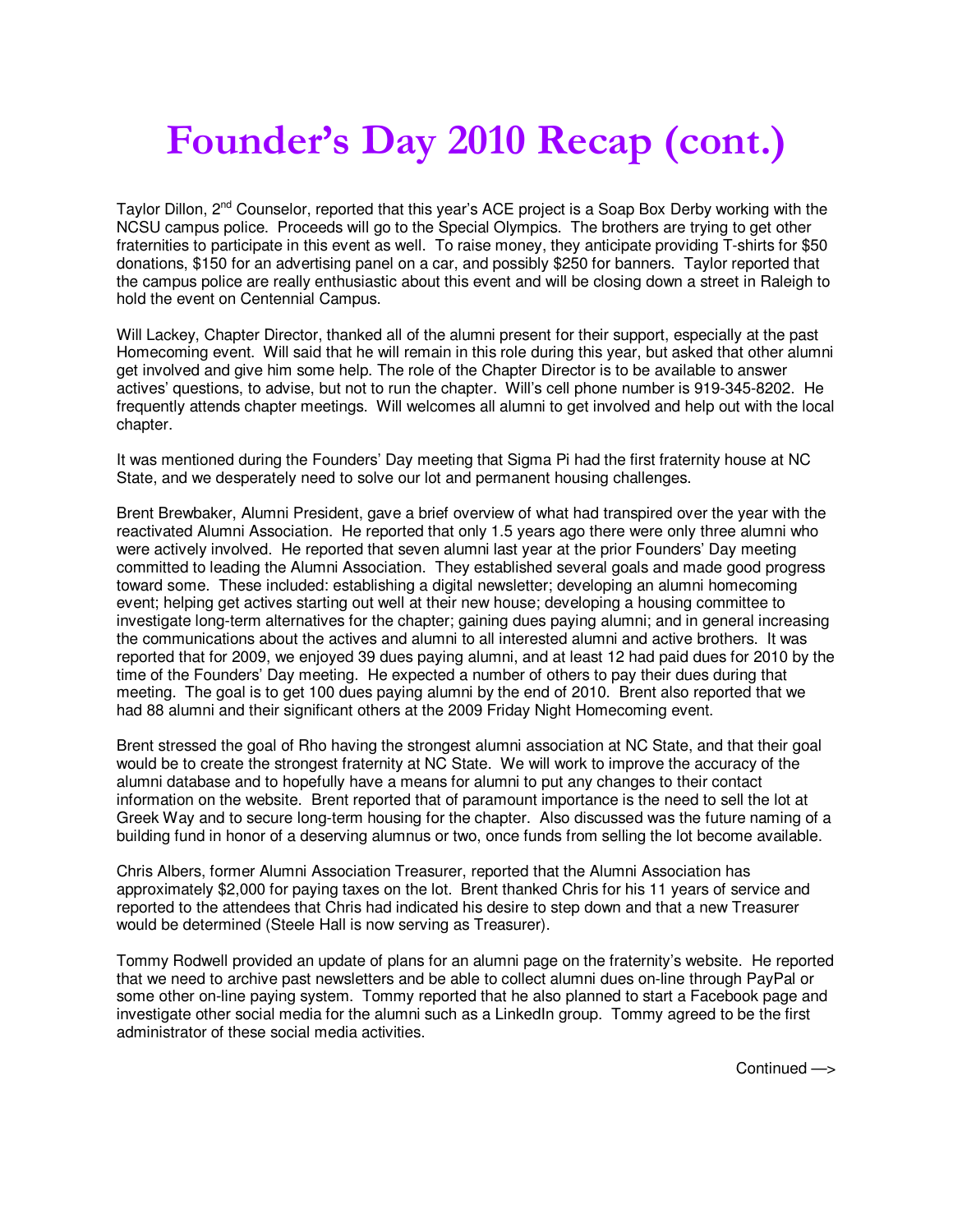#### **Founder's Day 2010 Recap (cont.)**

Grady Sykes provided a housing update during the meeting, and details on the current status may be found in Grady's report below. A motion was made and unanimously approved to discuss with the sixteen alumni who purchased shares for financing the purchase of the lot on Greek Way, to determine if they would be willing to extend the time required for repayment of their loans and to reduce the agreed to interest rate. Brent reported that when the lot was purchased its tax value was \$200,000, and the lot had been appraised at \$300,000. Brent stressed that we really need to net at least \$125,000 to \$150,000 out of any sale, and that the current market economy is daunting for such a sale.

Brent next discussed the election of new Alumni Board officers. With Charlie Gardner's passing, he had asked Jack Daniels to assume the remainder of Charlie's term, and that we therefore need to find a replacement for Jack, whose original term was for only one year, and to find a replacement for Chris Albers. Jack agreed to serve out the remainder of Charlie's term. After discussion of the Board members' requirements to attend monthly meetings, to actively work to gain members and to contribute to the other alumni projects, Speedy Mitchell and Steele Hall were elected unanimously to fill the "wildcard" membership and a member from the 1980s respectively. Brent stated that at the first Alumni Board meeting in 2010, the seven Board members would decide amongst themselves as to which offices each of the seven would hold.

Brent then invited all to join him at Player's Retreat for lunch before the NC State basketball game at 2:00 p.m. At the close of the meeting, Jack rose and asked all to give a great vote of thanks for all of the hard work Brent did in leading the Alumni Association for the past year!

Jack Daniels Class of '72 Dan Ingram Class of '94

#### **Housing Update**

We are still trying to sell our lot on Greek Way since we do not have the funds to build a house. The lot has a tax value of \$200,000 with an appraised value of around \$300,000. The main obstacle in selling the lot is that most of it is zoned for fraternity or sorority use. We are discussing the zoning issue with City of Raleigh representatives and our neighbors on Greek Way to see if we can get it rezoned to allow for apartments or student housing. This will make the lot much more attractive for potential buyers. The improved economy should also help.

Meanwhile, the \$50,000 plus interest note on the lot will be due in August. We have contacted the 16 brothers who invested in the note. Some have agreed to extend the note for another year at a lower interest rate – 3%. A few have requested to sell their shares which will be available to other brothers. Our plans are to pay off the note with the sale of the lot hopefully within a year. The remaining funds will be used to start a long-term endowment for housing for the active brothers.

Grady Sykes Class of '58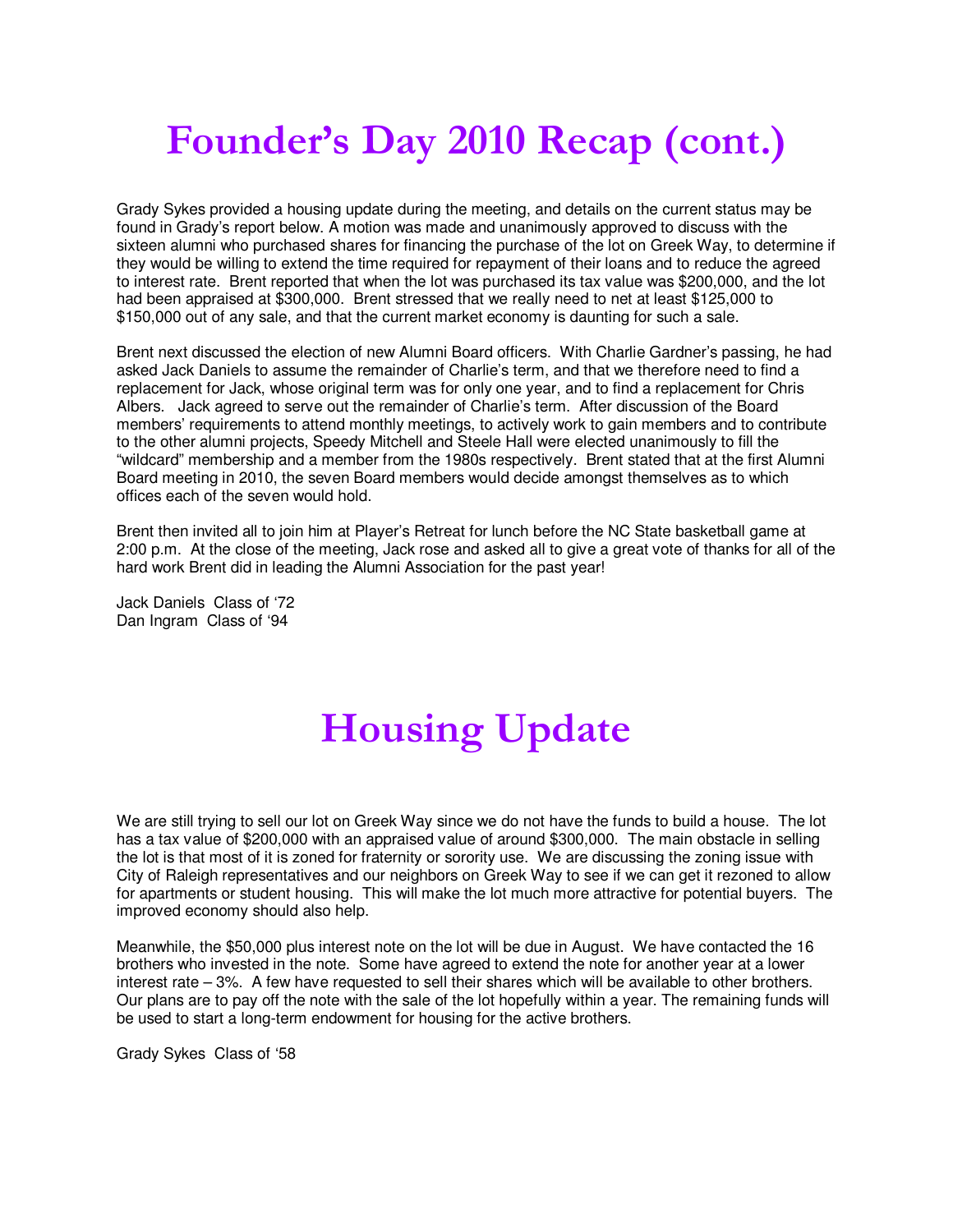## **Treasurer's Report**

The account balance in the Alumni Account was \$4,250.00 as of 06/22/10. I have attached a form that each alumnus can use to pay dues in 2010. If you have not already paid your dues for 2010, please complete the form and mail it back to me with a check. I have recently replaced Chris Albers who has done a great job of managing the treasurer position. We currently have enough in the Alumni Account balance to pay the 2010 property taxes on the Greek Way property that is currently for sale, but we would like to build a cushion in the account to assist with the needs of maintaining the current fraternity house. I am working hard assisting Grady Sykes and Mike Kaney on the sale of the property (See Grady's report). Our attendance at homecoming last year was at an all-time high which helped in terms of alumni dues collection. I encourage everyone to attend homecoming, visit the house, and fellow alumni this year. We currently have a large active chapter, a great game with Wake Forest, and a good time will be had by all at 2010 homecoming (I will leave out the rhyming). We would like to thank the following Alumni who have renewed their dues in 2010, and I would like to challenge Alumni from the 80's to pay your dues and attend homecoming. ITB,

Steele Hall Class of '88

## **2010 Current Members**

Pat McKee Chris Hultgren Roy Carawan Grady Sykes Greg Roberts Berkley Godehn Terry Allen Jack Daniels Jay Dawkins Steele Hall Paul Mitchell

Tommy Rodwell Brent Brewbaker Dan Ingram John Gibbings Shane Ireland Dave Butts John Clark Robert Liverman John Campos Carey Gupton Pete Wilson

#### Thanks for your continued support!